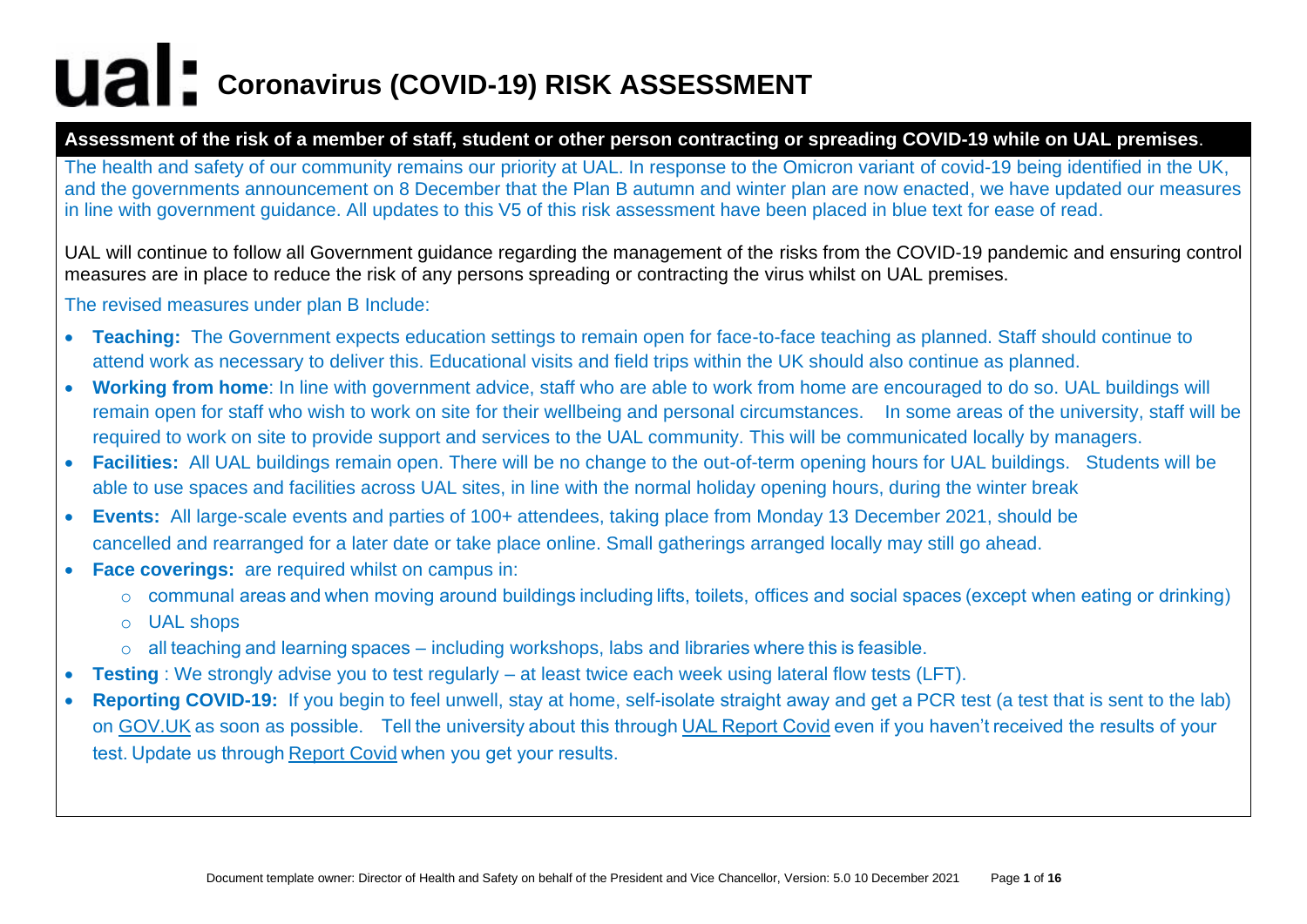• **Spring term 2022:** For undergraduate students, term ends on Friday 10 December and on Friday 17 December for further education students. We are monitoring UK government guidance closely and will keep our arrangements under review. We will write to all staff and students if UK government advice for universities changes before the start of spring term.

We continue to use our core risk control measures of:

- maintain hand hygiene by frequent handwashing and using hand sanitiser stations
- maintain social distancing where it makes sense to do so (e.g., in crowded or less ventilated spaces)
- continue to observe the UAL Community Pledge
- take personal responsibility to act sensibly
- Participate in the NHS vaccination programme to get vaccinated

This is a university-level overarching risk assessment. Separate risk assessments have been carried out to cover the Retail & Catering and Accommodation Services areas, with local COVID-19 risk assessments being reviewed or completed in other areas as part of general risk assessments e.g., workshops, studios, performance etc for activities to reflect the specific risk and identify the control measures required. Where required these should refer to sector or industry specific covid working safely quidelines e.g. where we teach performing arts, close contact services (hair and make up etc).

Where the university organises events, exhibitions, and performances, this should be risk assessed in line with the latest government and sector specific covid guidance. This is linked in the external reference section of this risk assessment.

In addition, UAL will continue to Government advice on international travel and requirements for vaccination, testing and quarantine and staff and students will be required to follow the COVID-19 rules in their destination.

COVID-19 Executive Board are responsible for implementing this risk assessment and monitoring the effectiveness of the control measures identified, supported by responsible directors and their teams including the Director of Estates, Director of Communications, Director of Health and Safety, Director of Human Resources, Dean of Students, Executive Officer, Directors of College Administration, Deans.

#### External references:

DFE COVID-19 operational guidance for HE (Higher Education) institutions, see: [https://www.gov.uk/government/publications/higher](https://www.gov.uk/government/publications/higher-education-reopening-buildings-and-campuses/higher-education-covid-19-operational-guidance)[education-reopening-buildings-and-campuses/higher-education-covid-19-operational-guidance](https://www.gov.uk/government/publications/higher-education-reopening-buildings-and-campuses/higher-education-covid-19-operational-guidance)

HSE COVID-19 guidance, see: <https://www.hse.gov.uk/coronavirus/roadmap-further-guidance.htm> and https://www.hse.gov.uk/toolbox/workers/home.htm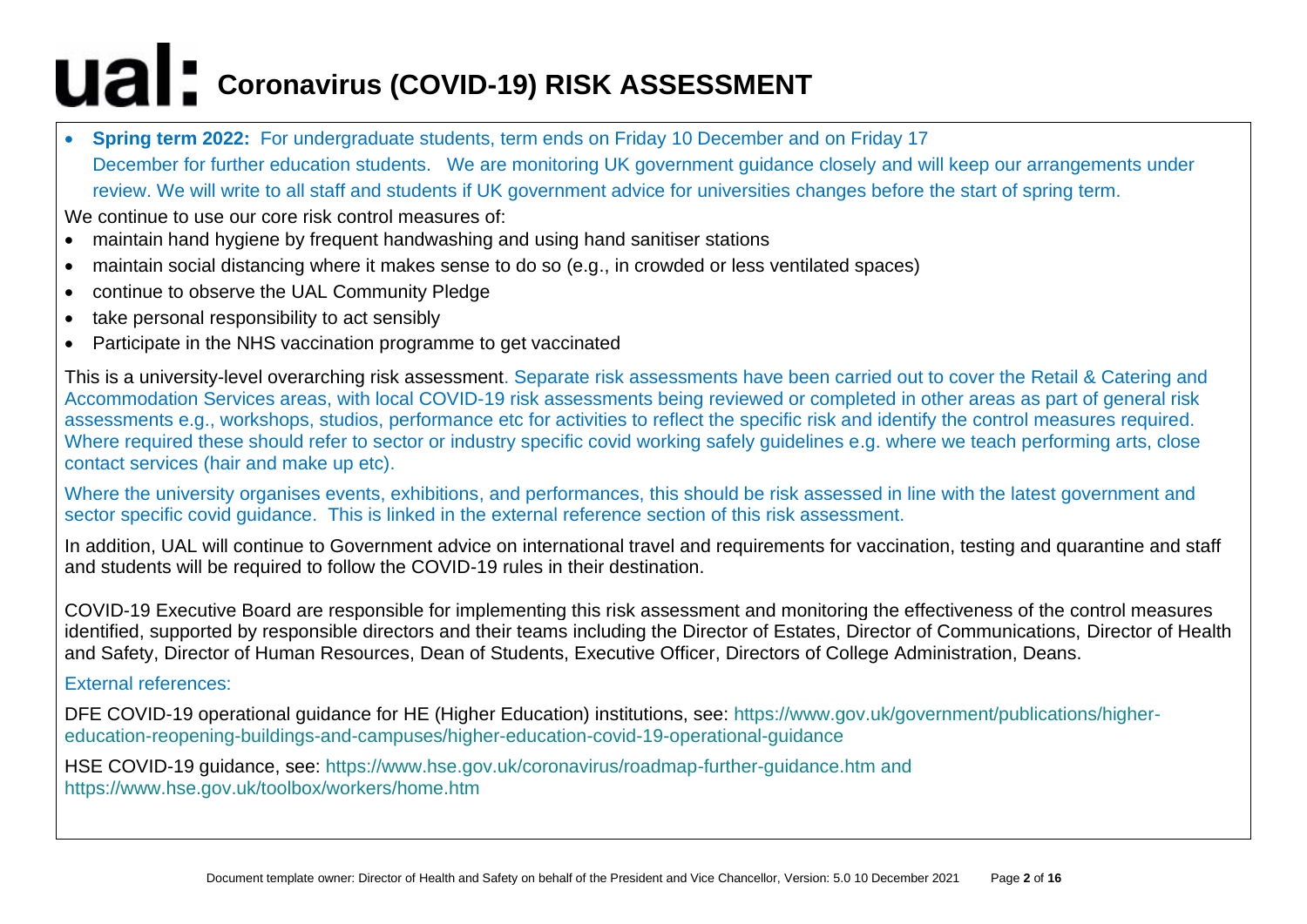Events & Attractions (including performance art) guidance: Events and attractions - [Working safely during coronavirus \(COVID-19\) -](https://www.gov.uk/guidance/working-safely-during-covid-19/events-and-attractions) Guidance - [GOV.UK \(www.gov.uk\)](https://www.gov.uk/guidance/working-safely-during-covid-19/events-and-attractions)

Retail and close contact services (inc hair and beauty) government guidelines: [Shops, branches, and close contact services -](https://www.gov.uk/guidance/working-safely-during-covid-19/shops-branches-and-close-contact-services) Working safely [during coronavirus \(COVID-19\) -](https://www.gov.uk/guidance/working-safely-during-covid-19/shops-branches-and-close-contact-services) Guidance - GOV.UK (www.gov.uk)

Hospitality & Catering government guidelines: [Restaurants, pubs, bars, nightclubs and takeaway services -](https://www.gov.uk/guidance/working-safely-during-covid-19/restaurants-pubs-bars-nightclubs-and-takeaway-services) Working safely during coronavirus (COVID-19) - Guidance - [GOV.UK \(www.gov.uk\)](https://www.gov.uk/guidance/working-safely-during-covid-19/restaurants-pubs-bars-nightclubs-and-takeaway-services)

USHA and UCEA guidance, see: [https://www.ucea.ac.uk/library/publications/principles-for-working-safely-on-campus-during-the-coronavirus](https://www.ucea.ac.uk/library/publications/principles-for-working-safely-on-campus-during-the-coronavirus-covid-19-pandemic/)[covid-19-pandemic/](https://www.ucea.ac.uk/library/publications/principles-for-working-safely-on-campus-during-the-coronavirus-covid-19-pandemic/)

Information on setting up NHS QR codes for events etc, see: <https://www.gov.uk/create-coronavirus-qr-poster>

NHS information on Clinically Extremely Vulnerable persons, see: [https://www.nhs.uk/conditions/coronavirus-covid-19/people-at-higher](https://www.nhs.uk/conditions/coronavirus-covid-19/people-at-higher-risk/who-is-at-high-risk-from-coronavirus-clinically-extremely-vulnerable/)[risk/who-is-at-high-risk-from-coronavirus-clinically-extremely-vulnerable/](https://www.nhs.uk/conditions/coronavirus-covid-19/people-at-higher-risk/who-is-at-high-risk-from-coronavirus-clinically-extremely-vulnerable/)

Ordering LFD tests to be sent to a home address, see<https://www.gov.uk/order-coronavirus-rapid-lateral-flow-tests>

| Name(s) of Assessor(s): | Head of Health and Safety (Colleges & Support Services) – Jennifer Mulgrew-Smith                             |                             |                                                                                                                                                                                     |  |  |
|-------------------------|--------------------------------------------------------------------------------------------------------------|-----------------------------|-------------------------------------------------------------------------------------------------------------------------------------------------------------------------------------|--|--|
| Risk Owner:             | President and Vice-Chancellor,<br>Date of risk<br>and Chair of COVID Executive<br>assessment:<br>Board (CEB) |                             | 10 December 2021                                                                                                                                                                    |  |  |
| <b>Risk rating</b>      | <b>HIGH</b>                                                                                                  | <b>Review</b><br>frequency: | Every 8 weeks, or sooner, if there is a significant change in<br>government policy or public health advice, and in the event<br>of an outbreak being declared within the University |  |  |

| <b>Review schedule</b> |                          |                                     |                                                                                                                                                                            |
|------------------------|--------------------------|-------------------------------------|----------------------------------------------------------------------------------------------------------------------------------------------------------------------------|
| <b>Review dates</b>    | <b>Version</b><br>number | Have changes<br>been made?<br>(Y/N) | <b>Summary of changes</b>                                                                                                                                                  |
| 1. 19 July 2021        | Draft v.4                |                                     | New draft document supersedes previous COVID-19 risk assessments which should be<br>withdrawn – issued for comment. NB previous draft versions circulated within H&S team. |
| 2. 30 July 2021        | Draft $v.5$              |                                     | Updated draft following feedback issued for review by Chair of CEB                                                                                                         |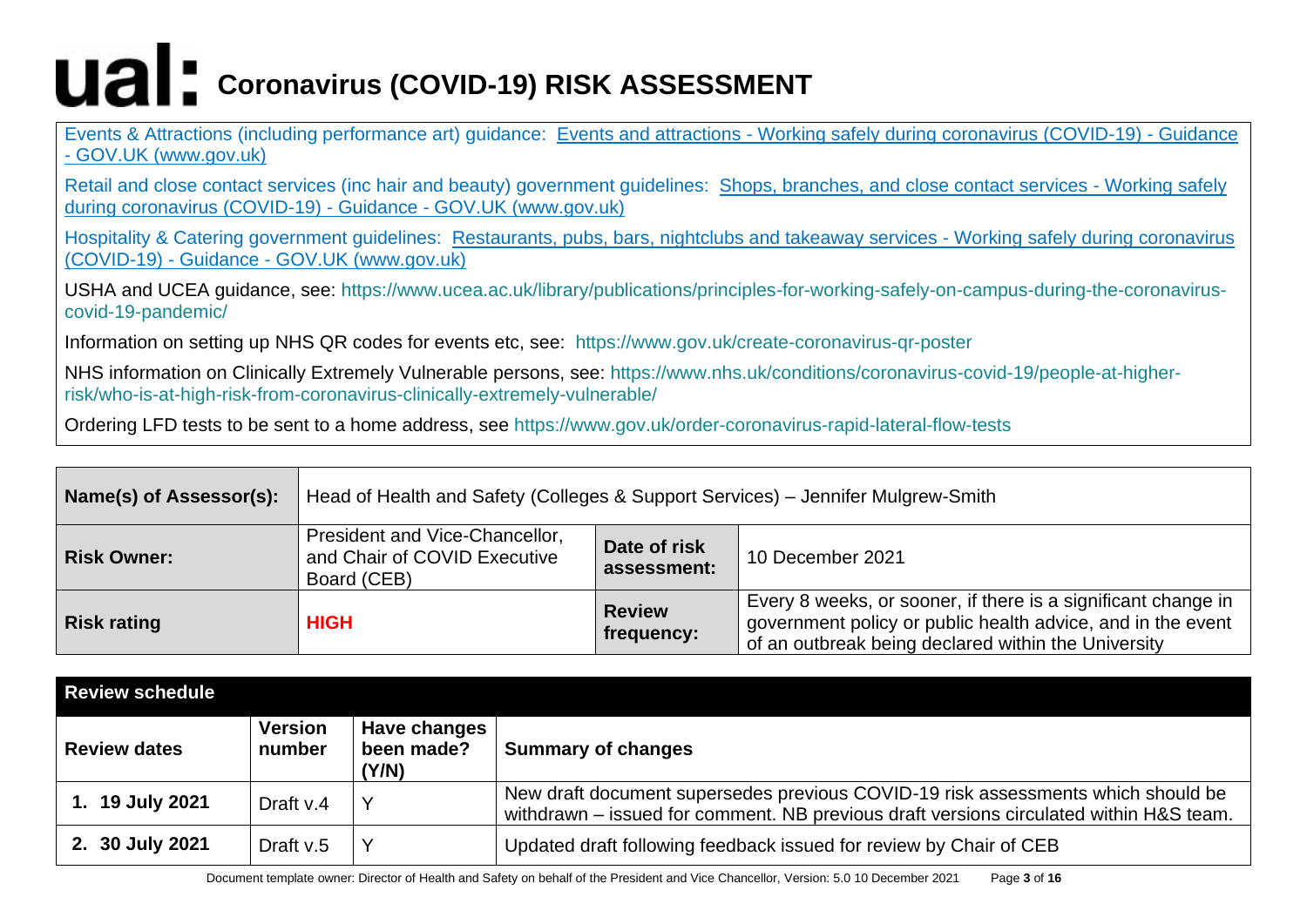| 3. 05 August 2021       | 2.0 | Finalised for publication following review and approval from chair of CEB.                                                                                                                                               |
|-------------------------|-----|--------------------------------------------------------------------------------------------------------------------------------------------------------------------------------------------------------------------------|
| 4. 20 September<br>2021 | 3.0 | Full review and update to reflect latest information and guidance on COVID-19.                                                                                                                                           |
| 5. 29 November<br>2021  | 4.0 | Full review and update to reflect latest information and guidance following Omricon<br>Variant. Change of terms from Clinically Extremely Vulnerable (CEB) to high risk. Links<br>added for events, retail etc quidance. |
| 6. 10 December<br>2021  | 5.0 | Update to reflect Plan B autumn and winter plan                                                                                                                                                                          |
|                         |     |                                                                                                                                                                                                                          |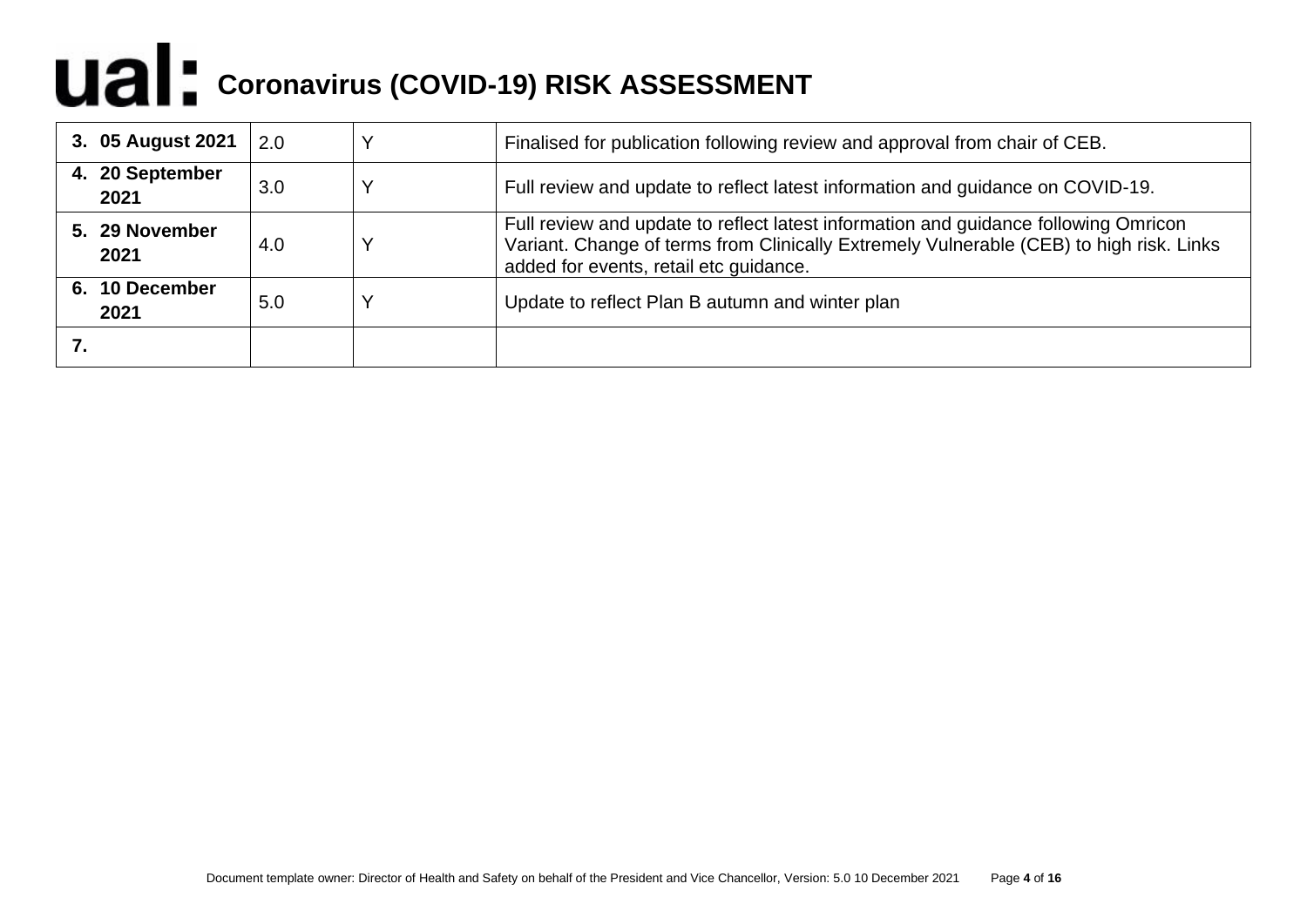| <b>No</b> | [1] What are the<br>hazards and how<br>could these cause<br>the spread of the<br>virus /cause<br>harm? | [2] Who could be<br>harmed?                                | [3] What control measures are required to<br>prevent/limit the virus spreading?                                                                                                                                                                                                                                                                                                                                                                                                                                                                                                                                                                                                                                                                                                                                                        | $[4]$ Who is<br>responsible for<br>implementing these<br>control measures                  | [5] What further<br>controls/actio<br>ns (if any) are<br>required and<br>who is<br>responsible<br>for<br>implementing<br>these. |
|-----------|--------------------------------------------------------------------------------------------------------|------------------------------------------------------------|----------------------------------------------------------------------------------------------------------------------------------------------------------------------------------------------------------------------------------------------------------------------------------------------------------------------------------------------------------------------------------------------------------------------------------------------------------------------------------------------------------------------------------------------------------------------------------------------------------------------------------------------------------------------------------------------------------------------------------------------------------------------------------------------------------------------------------------|--------------------------------------------------------------------------------------------|---------------------------------------------------------------------------------------------------------------------------------|
| 1.        | Person contracts<br>or spreads                                                                         | <b>Staff</b><br><b>Students</b>                            | <b>UAL will</b>                                                                                                                                                                                                                                                                                                                                                                                                                                                                                                                                                                                                                                                                                                                                                                                                                        | Associate Director of<br><b>Estates Management</b>                                         |                                                                                                                                 |
|           | COVID-19 by not<br>washing their<br>hands or not<br>washing them<br>adequately                         | Contractors<br><b>Visitors</b><br>Members of the<br>public | 1.A continue to follow the HSE's guidance on cleaning,<br>hand-hygiene and use of hand sanitiser found here<br>and ensure that:<br>water, soap and paper towels, continuous roller<br>$\bullet$<br>towels or electrical dryers are provided in all toilets<br>and other washing facilities.<br>information is provided within washing facilities to<br>remind people on when and how to wash their<br>hands properly.<br>additional cleaning of high touch point areas is<br>$\bullet$<br>maintained.<br>hand sanitiser is provided throughout the estate for<br>the occasions when people cannot wash their<br>hands; and<br>antibacterial disinfectant wipes are provided for<br>people to clean desks and equipment.<br>1.B monitor the controls to ensure that they are<br>effective and are being used e.g., by monitoring use of | & Development<br><b>Head of Campus</b><br><b>Services</b><br>Director of<br>Communications |                                                                                                                                 |
|           |                                                                                                        |                                                            | hand gel and wipes, and contractor performance in<br>respect of enhanced cleaning.                                                                                                                                                                                                                                                                                                                                                                                                                                                                                                                                                                                                                                                                                                                                                     |                                                                                            |                                                                                                                                 |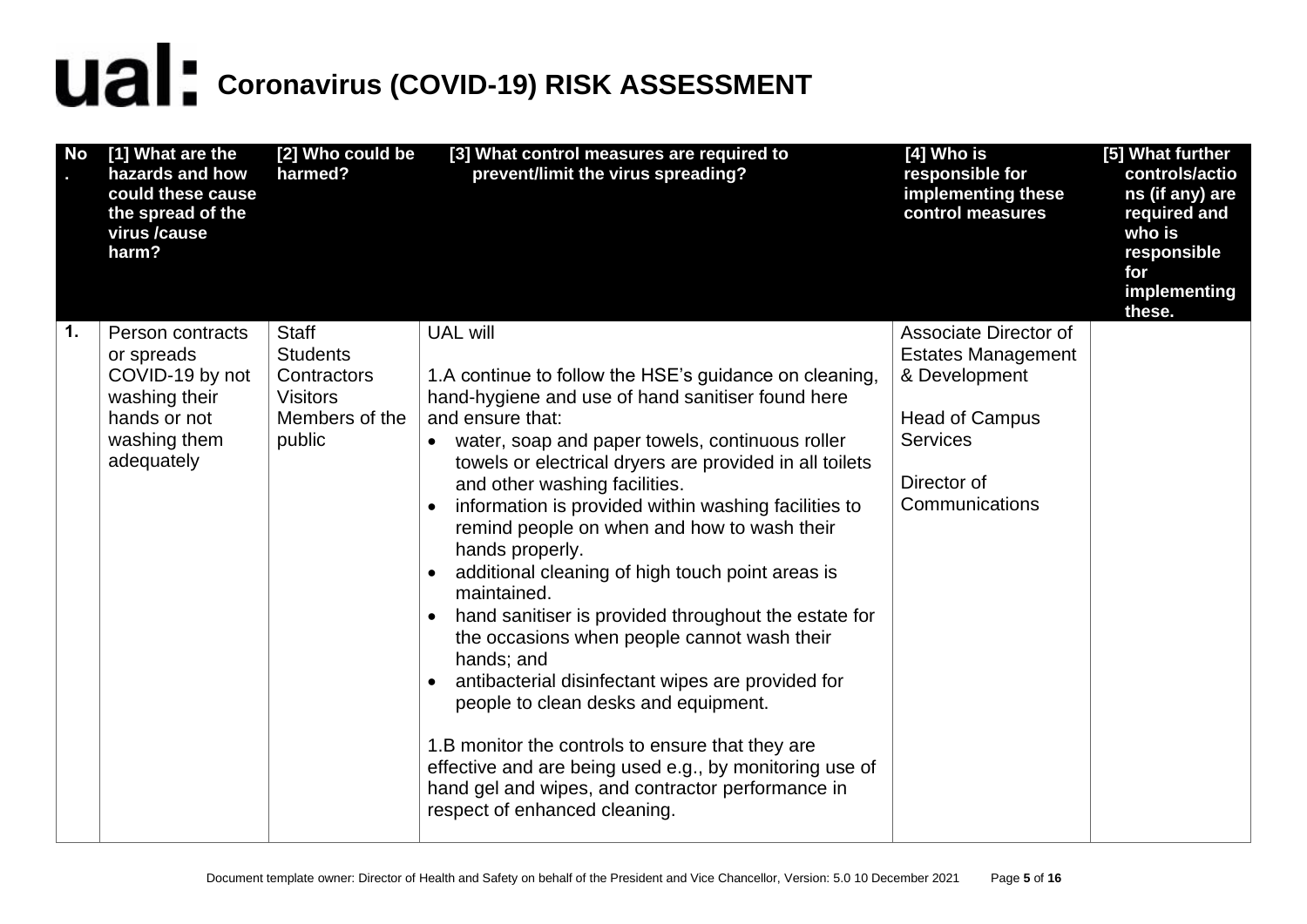|    |                                                                                                          |                                                                                               | 1.C remind all persons of the need for good hand<br>hygiene through staff and student communications,<br>and visitor briefings.                                                                                                                                                                                                                                                                                                                                                                                                                                                                                                                                                                                                                                                                                                                                                                                                                                                                                                                                                                                                                                      |                                                                                                                                                                                                                                                       |  |
|----|----------------------------------------------------------------------------------------------------------|-----------------------------------------------------------------------------------------------|----------------------------------------------------------------------------------------------------------------------------------------------------------------------------------------------------------------------------------------------------------------------------------------------------------------------------------------------------------------------------------------------------------------------------------------------------------------------------------------------------------------------------------------------------------------------------------------------------------------------------------------------------------------------------------------------------------------------------------------------------------------------------------------------------------------------------------------------------------------------------------------------------------------------------------------------------------------------------------------------------------------------------------------------------------------------------------------------------------------------------------------------------------------------|-------------------------------------------------------------------------------------------------------------------------------------------------------------------------------------------------------------------------------------------------------|--|
| 2. | <b>Person</b><br>contracts or<br>spreads COVID-<br>19 in commonly<br>used, busy or<br>high traffic areas | <b>Staff</b><br><b>Students</b><br>Contractors<br><b>Visitors</b><br>Members of the<br>public | 2.A UAL will:<br>Face coverings are required whilst on campus in:<br>$\bullet$<br>• communal areas and when moving around<br>buildings including lifts, toilets, offices and social<br>spaces<br><b>UAL shops</b><br>$\bullet$<br>all teaching and learning spaces - including<br>$\bullet$<br>workshops, labs and libraries where this is<br>feasible.<br>Face coverings are available from receptions<br>should you forget to bring one in.<br>We ask for respect individuals who are unable<br>to wear a face covering. The UAL Face<br>Covering Policy contains further details.<br>retain the ability to reinstate social distancing<br>$\bullet$<br>measures should this be required by the public<br>health authorities because of a local outbreak.<br>retain clear screens between people such as those<br>in reception areas, small meeting rooms, libraries,<br>canteens.<br>encourage staff to hold meetings online where<br>$\bullet$<br>appropriate, particularly large meetings, (even for<br>people working in the same building) to reduce the<br>number of people moving around/sharing the same<br>space and reducing the need for travel between | Associate Director of<br><b>Estates Management</b><br>& Development<br><b>Directors of College</b><br>Administration<br><b>Heads of Technical</b><br><b>Resources</b><br>Interim Director of<br><b>Library and Student</b><br><b>Support Services</b> |  |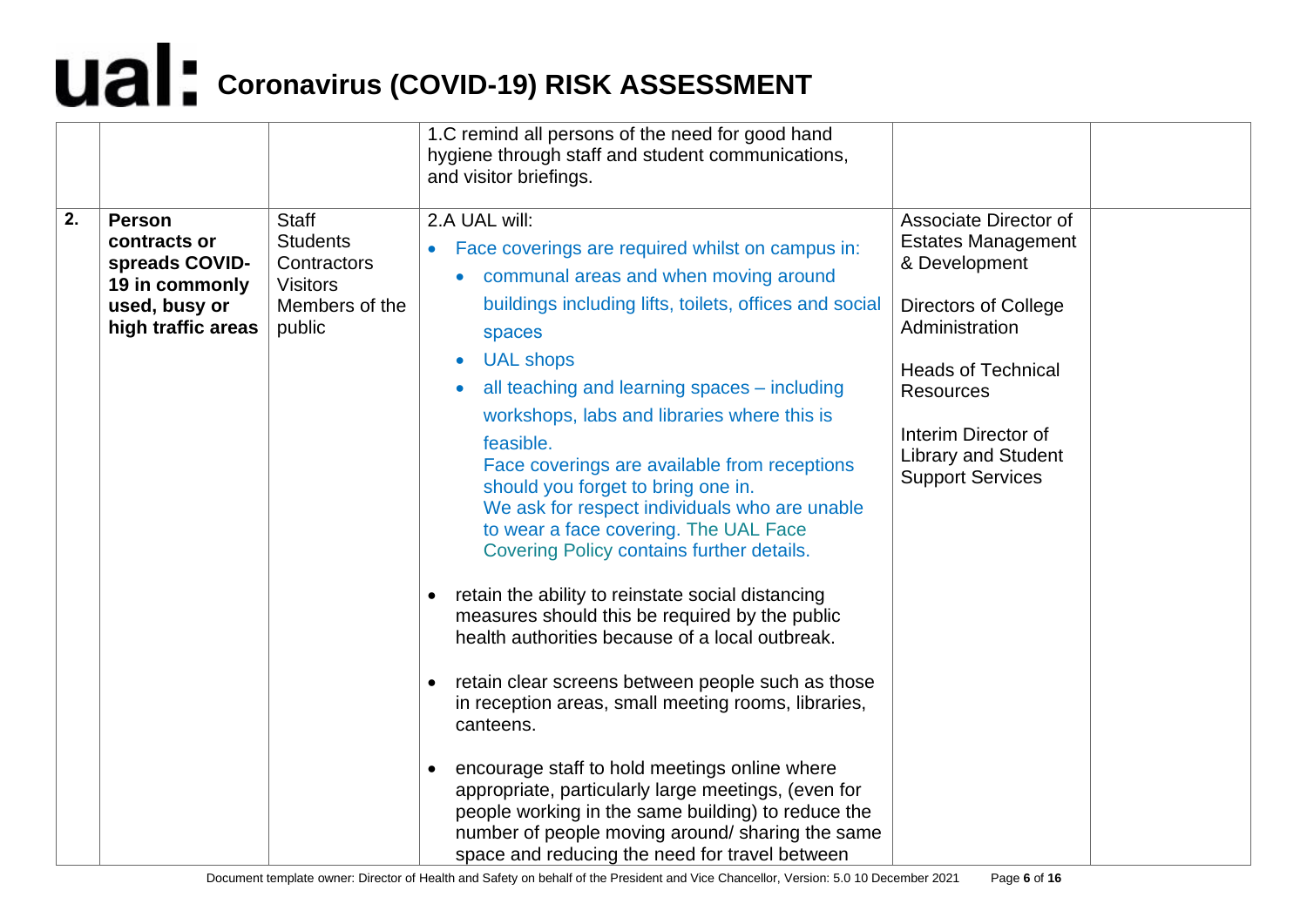|    |                                                                                                  |                                                                                               | UAL sites.                                                                                                                                                                                                                                                                                                                                                                                                                                                                                                                                                                                                                                                                                                                                                                                                                                                                                                                                                                                                                                                                                                        |                                                                                                                                                                                                                                                       |  |
|----|--------------------------------------------------------------------------------------------------|-----------------------------------------------------------------------------------------------|-------------------------------------------------------------------------------------------------------------------------------------------------------------------------------------------------------------------------------------------------------------------------------------------------------------------------------------------------------------------------------------------------------------------------------------------------------------------------------------------------------------------------------------------------------------------------------------------------------------------------------------------------------------------------------------------------------------------------------------------------------------------------------------------------------------------------------------------------------------------------------------------------------------------------------------------------------------------------------------------------------------------------------------------------------------------------------------------------------------------|-------------------------------------------------------------------------------------------------------------------------------------------------------------------------------------------------------------------------------------------------------|--|
|    |                                                                                                  |                                                                                               | retain enhanced ventilation measures across the<br>estate in line with industry's best practice and<br>guidelines.                                                                                                                                                                                                                                                                                                                                                                                                                                                                                                                                                                                                                                                                                                                                                                                                                                                                                                                                                                                                |                                                                                                                                                                                                                                                       |  |
| 3. | <b>Coronavirus is</b><br>spread by not<br>cleaning<br>surfaces,<br>equipment and<br>workstations | <b>Staff</b><br><b>Students</b><br>Contractors<br><b>Visitors</b><br>Members of the<br>public | UAL will:<br>3.A. undertake enhanced cleaning and follow the<br>HSE's guidance on cleaning and hygiene during the<br>coronavirus outbreak including enhanced cleaning of:<br>areas and equipment where people touch the<br>i.<br>same surfaces, such as in building entrances,<br>kitchens, canteens, teaching spaces,<br>workshops, and studios.<br>ii.<br>areas and surfaces that people touch frequently<br>but are difficult to clean; and<br>surfaces that are frequently touched and by<br>iii.<br>many people e.g., handrails, door handles,<br>printers, or other shared equipment.<br>3.B. avoid the need for people to share work<br>equipment by allocating it on a personal basis or put<br>cleaning regimes in place to clean between each user<br>e.g., computers and IT equipment, tools.<br>3.C. reduce the need to touch surfaces by leaving<br>doors open (except fire doors unless specifically<br>approved by the UAL Fire Safety Advisor) or providing<br>contactless payment.<br>3.D. keep surfaces clear to make it easier to clean and<br>reduce the likelihood of contaminating objects. | Associate Director of<br><b>Estates Management</b><br>& Development<br><b>Directors of College</b><br>Administration<br><b>Heads of Technical</b><br><b>Resources</b><br>Interim Director of<br><b>Library and Student</b><br><b>Support Services</b> |  |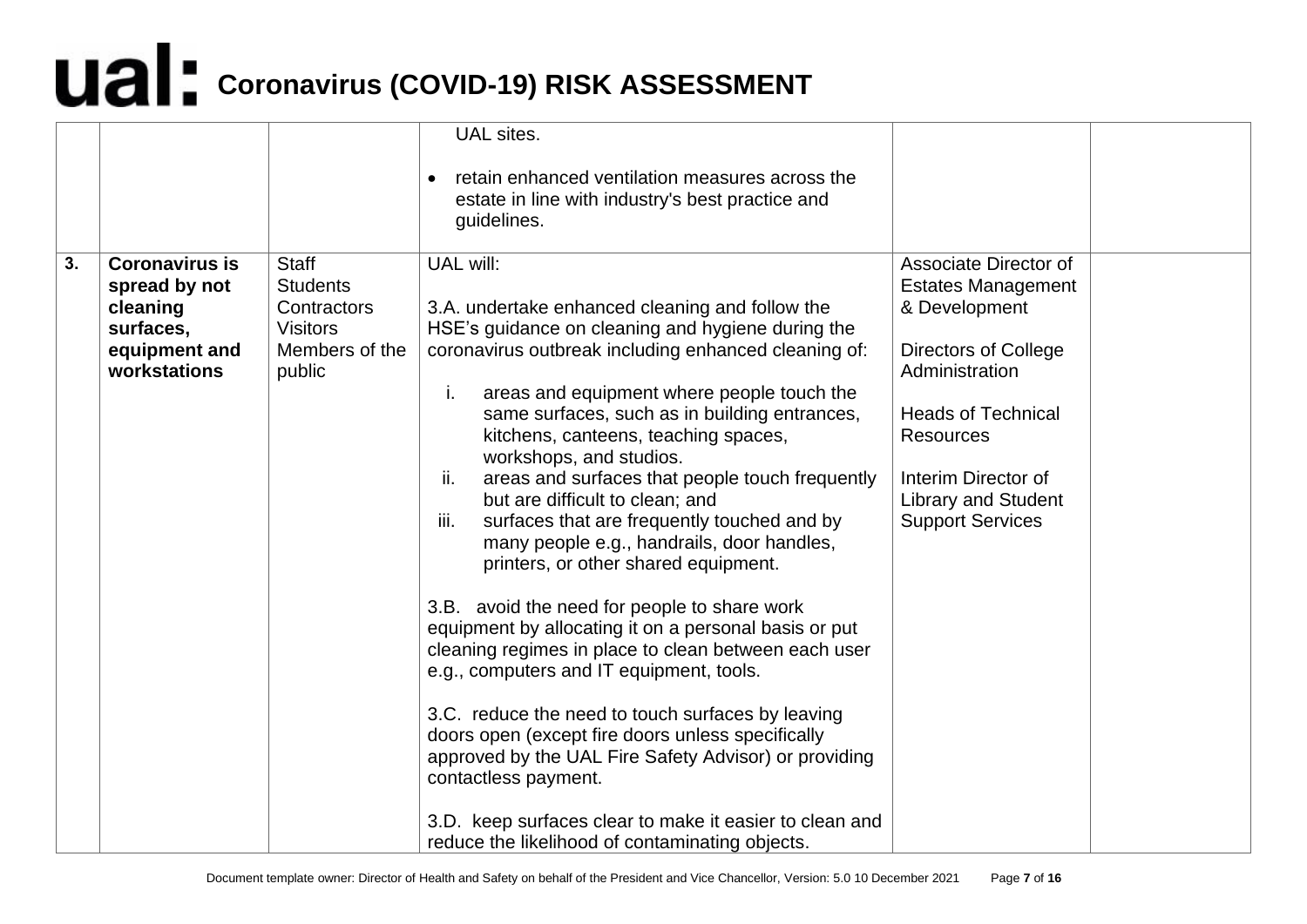|    |                                                                                                   |                                                                                               | 3.E. provide additional waste bins and empty them<br>more often.<br>3.F. provide areas for people to store personal<br>belongings and keep personal items out of work areas.<br>3.G. maintain arrangements to clean spaces, tools,<br>equipment, and furniture etc. if someone develops<br>symptoms of coronavirus at a UAL academic and/or<br>residential site.                                                                                                                                                                                                                                                                                                                                                                                                                                                                                                                                                                                           |                                                                                                                                                                                                                                                                                                                                |                                                                                                                                             |
|----|---------------------------------------------------------------------------------------------------|-----------------------------------------------------------------------------------------------|------------------------------------------------------------------------------------------------------------------------------------------------------------------------------------------------------------------------------------------------------------------------------------------------------------------------------------------------------------------------------------------------------------------------------------------------------------------------------------------------------------------------------------------------------------------------------------------------------------------------------------------------------------------------------------------------------------------------------------------------------------------------------------------------------------------------------------------------------------------------------------------------------------------------------------------------------------|--------------------------------------------------------------------------------------------------------------------------------------------------------------------------------------------------------------------------------------------------------------------------------------------------------------------------------|---------------------------------------------------------------------------------------------------------------------------------------------|
| 4. | <b>Person</b><br>contracts or<br>spreads the<br>virus by being in<br>close contact<br>with others | <b>Staff</b><br><b>Students</b><br>Contractors<br><b>Visitors</b><br>Members of the<br>public | UAL will continue to:<br>4.A. In line with updated government advice, staff<br>who are able to work from home are encouraged to do<br>so. UAL buildings will remain open for staff who wish to<br>work on site for their wellbeing and personal<br>circumstances. In some areas of the university,<br>staff will be required to work on site to provide support<br>and services to the UAL community. This will be<br>communicated locally by managers.<br>4.B Ask all people not to come on to site if they have<br>symptoms of COVID-19, if they feel unwell, if they have<br>been told to self-isolate or think they may have the<br>virus and to get a PCR test on GOV.UK as soon as<br>possible.<br>The UAL Report & Trace Policy specifically advises<br>how to through UAL Report Covid report, and who<br>should to self-isolate.<br>4.B. use physical screens to separate people who work<br>in customer facing roles such as in receptions, loan | Associate Director of<br><b>Estates Management</b><br>and Development<br>Associate Director of<br>Catering, Retail and<br>Accommodation<br>Services<br>Director of<br>Communications and<br><b>External Affairs (for</b><br>not just a Shop)<br><b>Directors of College</b><br>Administration<br>Director of<br>Communications | <b>Review &amp; ensure</b><br>contact tracing is<br>possible through<br>use of signing in,<br>QR codes or<br><b>Matrix desk</b><br>bookings |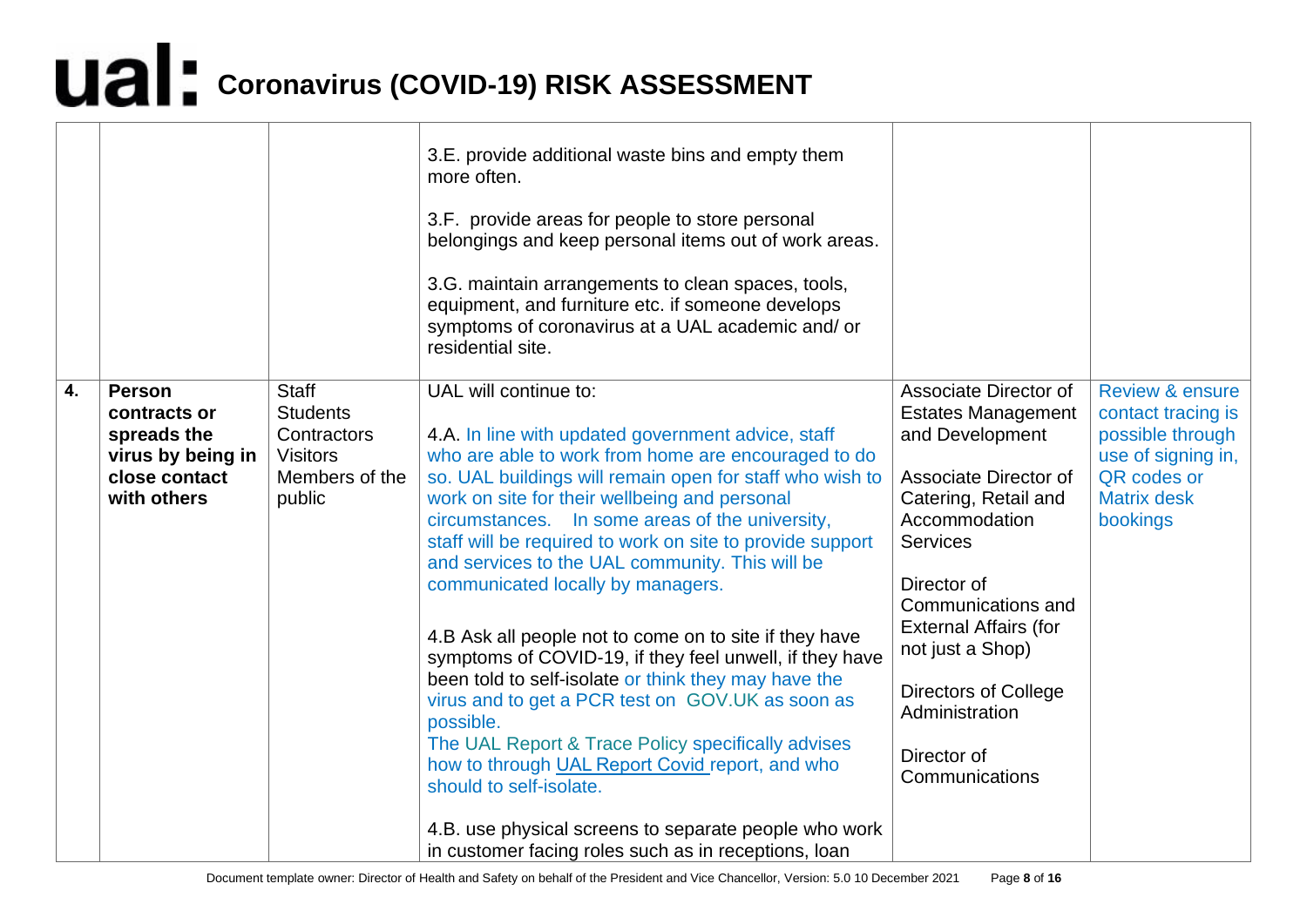|    |                                                                                                            |                                                                                                                              | stores, student services and libraries and prevent<br>transmission; these can also be retained in other areas<br>where staff would request that this is done or if<br>identified through risk assessment.<br>4. C. ask visitors to sign in and brief them on the<br>COVID guidance in place.<br>4.D. continue internal contact tracing (Report COVID)<br>for all suspected and confirmed cases who have<br>attended site.<br>4.E. retain the ability to reintroduce social distancing<br>measures in the event of an outbreak at a specific<br>location, in line with the University's outbreak plans<br>and public health authority requirements in the event of<br>an outbreak. These measures will be specific to the<br>nature/circumstances of the outbreak<br>4.F providing advice to staff and students on working<br>from home safely including, for staff, completing DSE<br>assessments. | Interim Director of<br><b>Library and Student</b><br><b>Support Services</b>                                |  |
|----|------------------------------------------------------------------------------------------------------------|------------------------------------------------------------------------------------------------------------------------------|----------------------------------------------------------------------------------------------------------------------------------------------------------------------------------------------------------------------------------------------------------------------------------------------------------------------------------------------------------------------------------------------------------------------------------------------------------------------------------------------------------------------------------------------------------------------------------------------------------------------------------------------------------------------------------------------------------------------------------------------------------------------------------------------------------------------------------------------------------------------------------------------------|-------------------------------------------------------------------------------------------------------------|--|
| 5. | Person is<br>negatively<br>impacted by<br>having to work<br>remotely/from<br>home because<br>of COVID-19 * | Staff and<br>students who<br>are high risk<br>(previously<br>known as CEV)<br>or who care for<br>someone who<br>is high risk | 5.A. UAL will continue to follow the latest government<br>advice for staff and students who were previously<br>considered clinically extremely vulnerable (CEV). For<br>some of these people they are defined by the NHS as<br>persons at high risk from covid<br>The latest NHS and government advise for People at<br>high risk from COVID-19 is to follow the same<br>guidance as everyone else. People at high risk are no<br>longer advised to stay at home (shield).                                                                                                                                                                                                                                                                                                                                                                                                                         | <b>Chief People Officer</b><br>Interim Director of<br><b>Library and Student</b><br><b>Support Services</b> |  |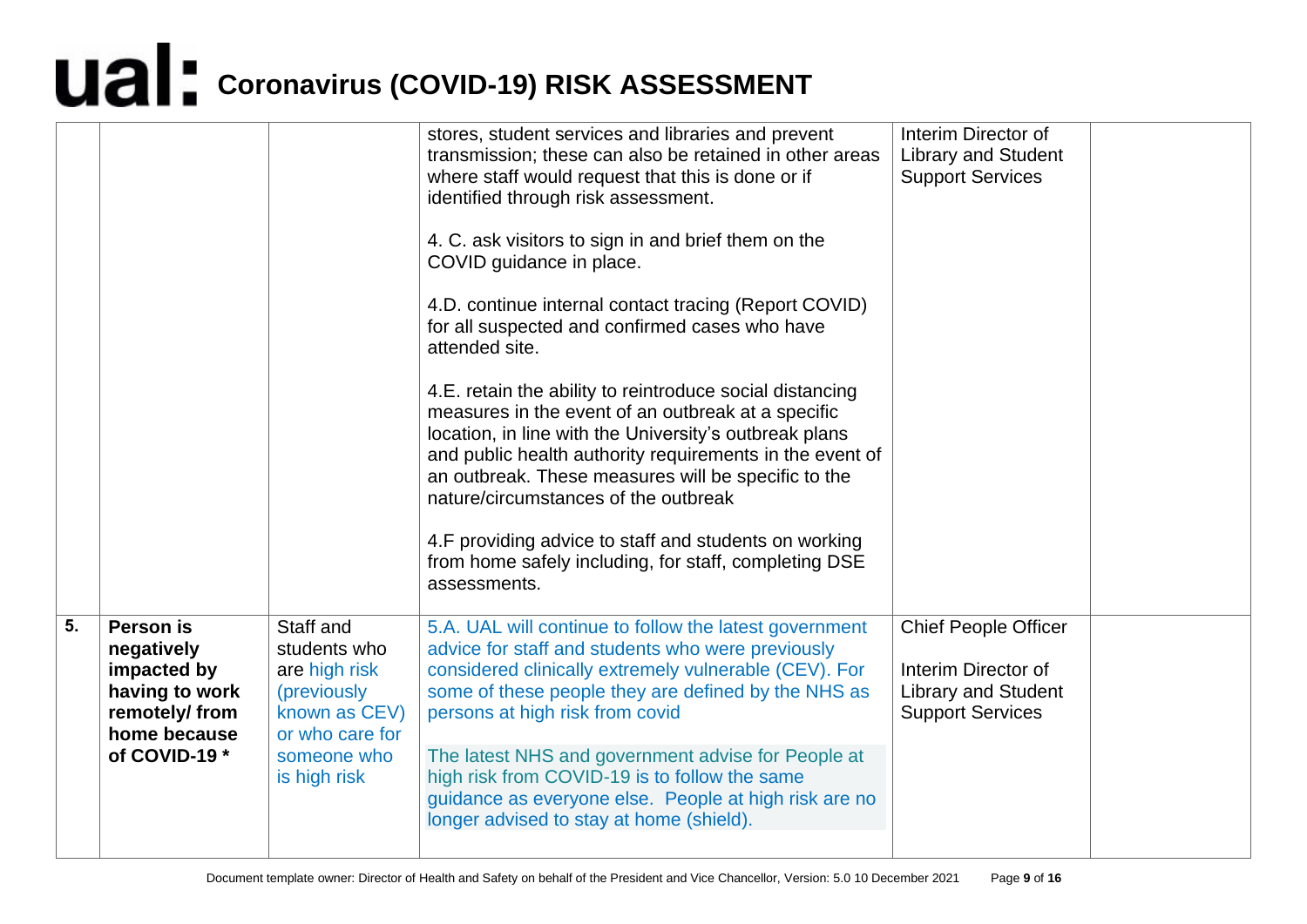|                  |                                                                                    |                                                                                               | To support persons at high risk from Covid-19, UAL<br>will:<br>5.B. Managers to undertake a return-to-work review<br>with their high-risk staff members, to include supporting<br>the advice in 5.A.<br>5.C. provision of advice and support which Student<br>Services including a risk assessment and a COVID-19<br><b>Support Questionnaire.</b><br>5.D. course teams keeping in regular contact with<br>students, following relevant Inclusive Core Practice for<br>online teaching guidance and signposting and refering<br>students to Student Services as appropriate.<br>5.E. Assessing impacts on mental health and<br>wellbeing, and supporting those who are particularly<br>vulnerable to mental health impacts. |                                                                                                                                              |                                                                |
|------------------|------------------------------------------------------------------------------------|-----------------------------------------------------------------------------------------------|-----------------------------------------------------------------------------------------------------------------------------------------------------------------------------------------------------------------------------------------------------------------------------------------------------------------------------------------------------------------------------------------------------------------------------------------------------------------------------------------------------------------------------------------------------------------------------------------------------------------------------------------------------------------------------------------------------------------------------|----------------------------------------------------------------------------------------------------------------------------------------------|----------------------------------------------------------------|
| 6.               | <b>Poorly ventilated</b><br>spaces leading<br>to risks of<br>COVID-19<br>spreading | <b>Staff</b><br><b>Students</b><br>Contractors<br><b>Visitors</b><br>Members of the<br>public | 6.A UAL will continue to follow HSE and industry<br>guidance on ventilation and air conditioning during<br>COVID-19 pandemic and will maintain enhanced<br>ventilation measures.<br>6.B Additionally, UAL will encourage people to use<br>outside spaces wherever possible, for example for<br>eating food, study groups.                                                                                                                                                                                                                                                                                                                                                                                                   | <b>Director of Estates</b><br>Management and<br>Development<br>Director of<br>Commuications<br><b>Directors of College</b><br>Administration |                                                                |
| $\overline{7}$ . | <b>Person becomes</b><br>seriously or<br>fatally ill after                         | Staff, students                                                                               | 7.A UAL will continue to support staff and students who<br>become seriously or fatally ill because of COVID-19, as<br>well as staff and students who may be impacted by<br>such events, through its existing student and staff                                                                                                                                                                                                                                                                                                                                                                                                                                                                                              | Interim Director of<br><b>Library and Student</b><br><b>Support Services</b>                                                                 | <b>Review "Staff</b><br>Resources"<br>link page is<br>live and |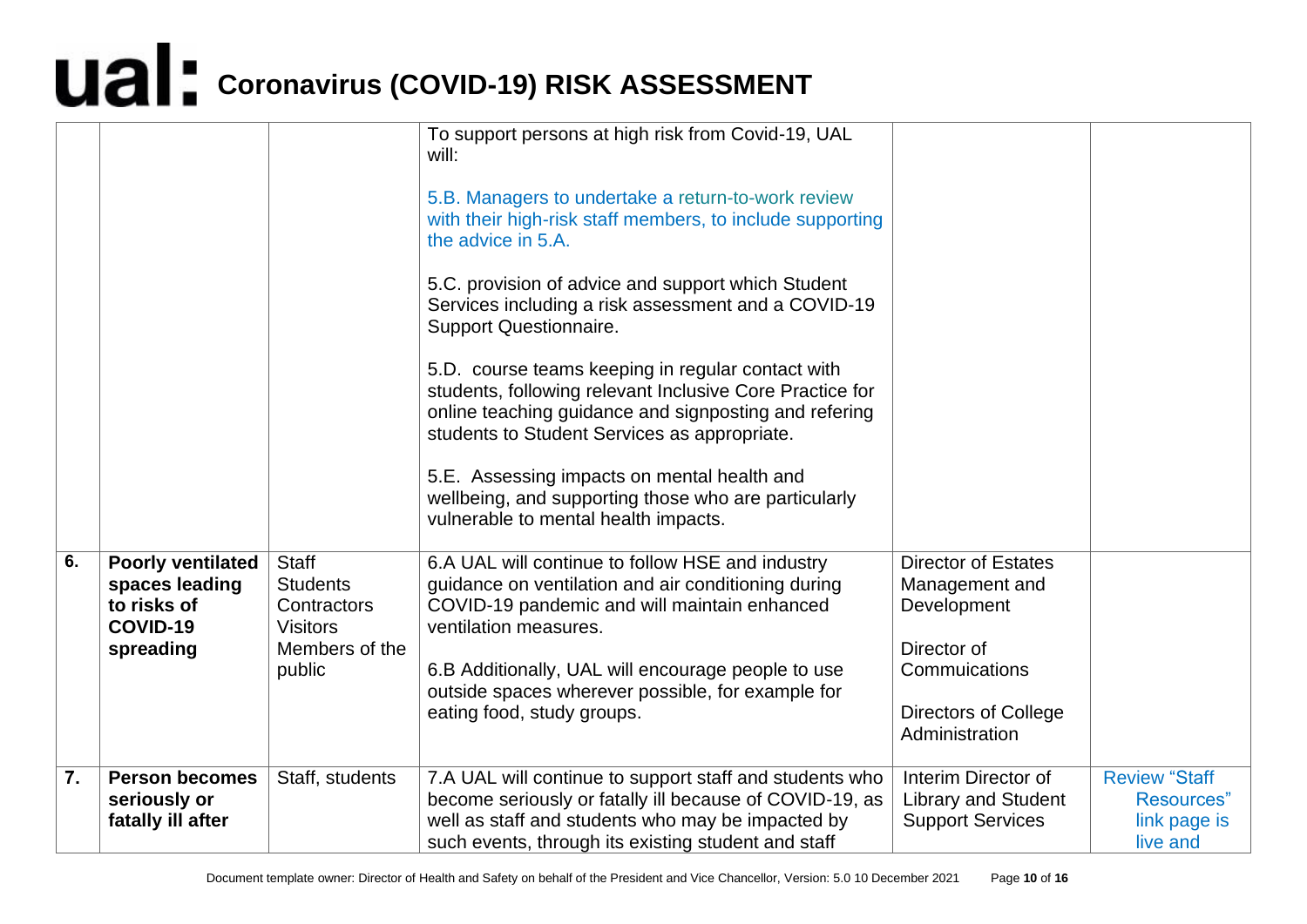|    | contracting<br>COVID-19                                                                                                                          |                    | welfare services and Student Death and Death in<br>Service Policies.<br>7.B UAL will also support staff and students who are<br>suffering from 'long COVID' through existing policies<br>and will make sure that these policies enable that<br>support to be given. NB. Students and staff who have<br>experienced long-Covid symptoms for 12 months or<br>more can access disability support and adjustments.                                                                                                                                                                                                                                                                                                                                          | <b>Chief People Officer</b>                                                                                                                     | contains<br>links to long<br>covid<br>guidance,<br>high risk<br>staff<br>guidance<br>etc.                                                |
|----|--------------------------------------------------------------------------------------------------------------------------------------------------|--------------------|---------------------------------------------------------------------------------------------------------------------------------------------------------------------------------------------------------------------------------------------------------------------------------------------------------------------------------------------------------------------------------------------------------------------------------------------------------------------------------------------------------------------------------------------------------------------------------------------------------------------------------------------------------------------------------------------------------------------------------------------------------|-------------------------------------------------------------------------------------------------------------------------------------------------|------------------------------------------------------------------------------------------------------------------------------------------|
| 8. | <b>Staff or student</b><br>experiences<br>anxiety or<br>mental health<br>concerns as a<br>result of this<br>stage of the<br>COVID-19<br>pandemic | Staff,<br>students | UAL will continue to:<br>8.A signpost information on the COVID-19 measures in<br>place on public transport to provide reassurance on<br>travel to/ from work.<br>8.B signpost the Employee Assistance Programme and<br>Student Services support (COVID-19 support<br>questionnaire or direct contact) available to staff and<br>students.<br>8.C maintain and promote resources to aid staff and<br>students' mental health and wellbeing.<br>8.D meet regularly with trade unions and<br>communications with staff and students about COVID-<br>19 and the university's response to the pandemic.<br>8.E share anonymised data with staff through trade<br>unions and H&S Committee about outbreaks and the<br>university's response to reassure them. | <b>Chief People Officer</b><br>Director of Health<br>and Safety<br>Interim Director of<br><b>Library and Student</b><br><b>Support Services</b> | <b>Ensure "Staff</b><br>Resources"<br>link page is<br>live and<br>contains<br>links EAP,<br><b>Mental</b><br>health<br>resources<br>etc. |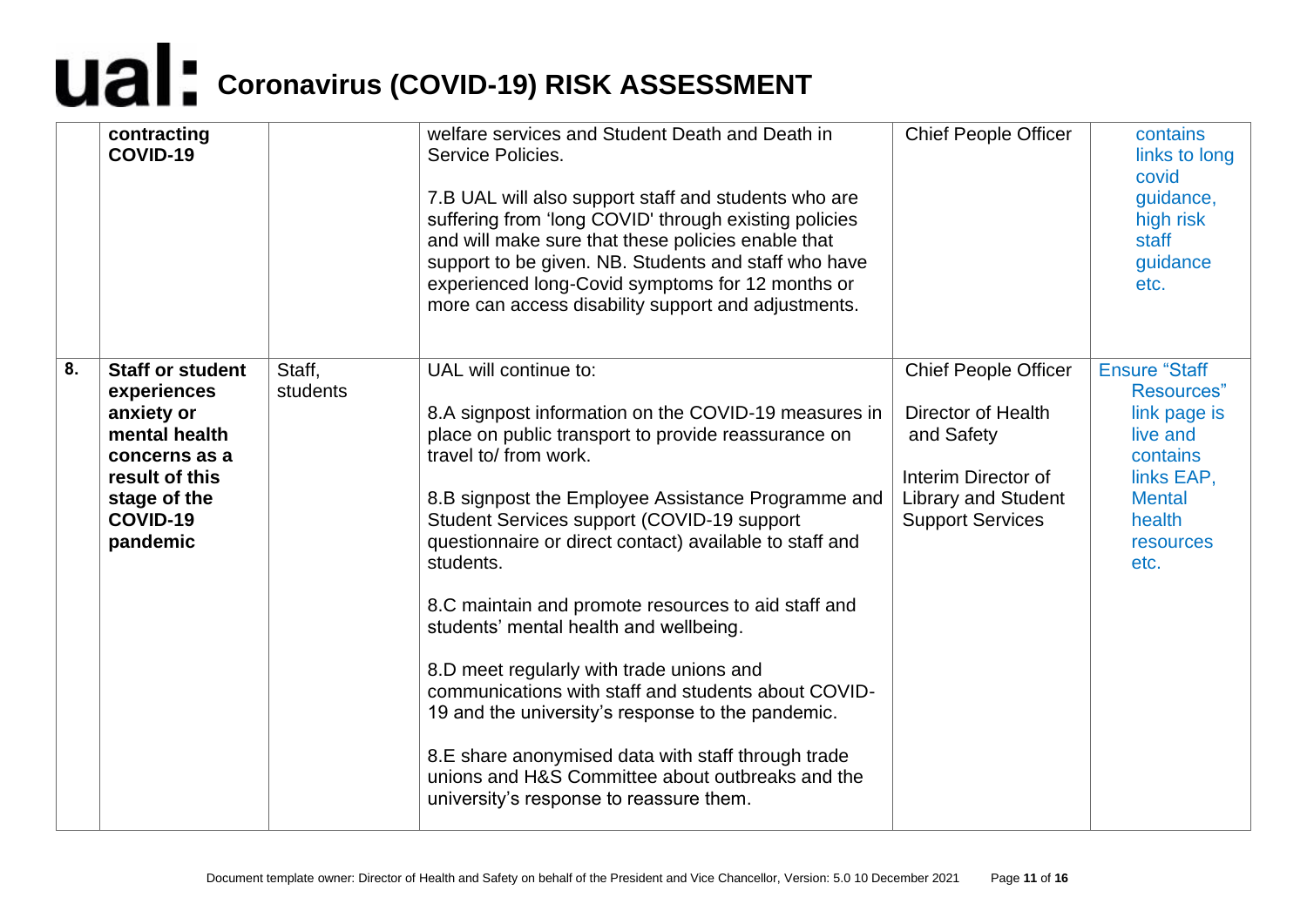| 9   | <b>University has</b><br>an outbreak of<br><b>COVID that</b><br>requires public<br>health authority<br>intervention and/<br>or a significant<br>number of UAL<br>staff need to<br>self-isolate | Staff,<br>Students,<br>Visitors,<br>Contractors<br>public | 8.F encourage staff and students to raise concerns<br>about COVID-19 with their line manager or tutor, HR or<br>Health and Safety team.<br>9.A UAL will maintain a comprehensive Outbreak Plan<br>which will cover<br>UALs (University of the Arts London) response<br>$\circ$<br>to a cluster of positive cases or an outbreak<br>engaging with PHE (Public Health England) and<br>$\circ$<br>local authority Directors of Public Health<br>participating in joint Incident Management<br>$\circ$<br>Groups with the Public Health Authorities<br>maintaining the UAL Incident Management<br>$\circ$<br>Group and COVID EB<br>being prepared to reintroduce social distancing<br>$\circ$<br>measures if required to do so by the public<br>health authorities. | Chair of COVID-EB<br><b>Director of Health</b><br>and Safety<br>Dean of Students<br><b>Executive Officer</b> | <b>Review to be</b><br>undertaken<br>of outbreak<br>plan (last<br>reviewed<br>Sept 21). |
|-----|------------------------------------------------------------------------------------------------------------------------------------------------------------------------------------------------|-----------------------------------------------------------|-----------------------------------------------------------------------------------------------------------------------------------------------------------------------------------------------------------------------------------------------------------------------------------------------------------------------------------------------------------------------------------------------------------------------------------------------------------------------------------------------------------------------------------------------------------------------------------------------------------------------------------------------------------------------------------------------------------------------------------------------------------------|--------------------------------------------------------------------------------------------------------------|-----------------------------------------------------------------------------------------|
| 10. | Low rate of<br>vaccination take-<br>up among<br>students or<br>students do not<br>get their second<br>jab increasing<br>the risks of<br>transmission<br>and serious<br><b>illness</b>          | <b>Students</b><br><b>Staff</b><br>Contractors            | $\circ$<br>UAL will continue to:<br>10.A provide information on vaccination to all new and<br>returning students – including making sure that<br>international students know that they can have the<br>vaccination free of charge - as set out in DFE<br>guidance.<br>10.B provide information to students on vaccination<br>(and testing) centres local to UAL sites as well as<br>information on how to obtain LFD tests.<br>10.C explain the benefits of being vaccinated in line<br>with DFE guidance.                                                                                                                                                                                                                                                      | Director of<br>Communications<br>Dean of Students<br>Director of Health<br>and Safety                        |                                                                                         |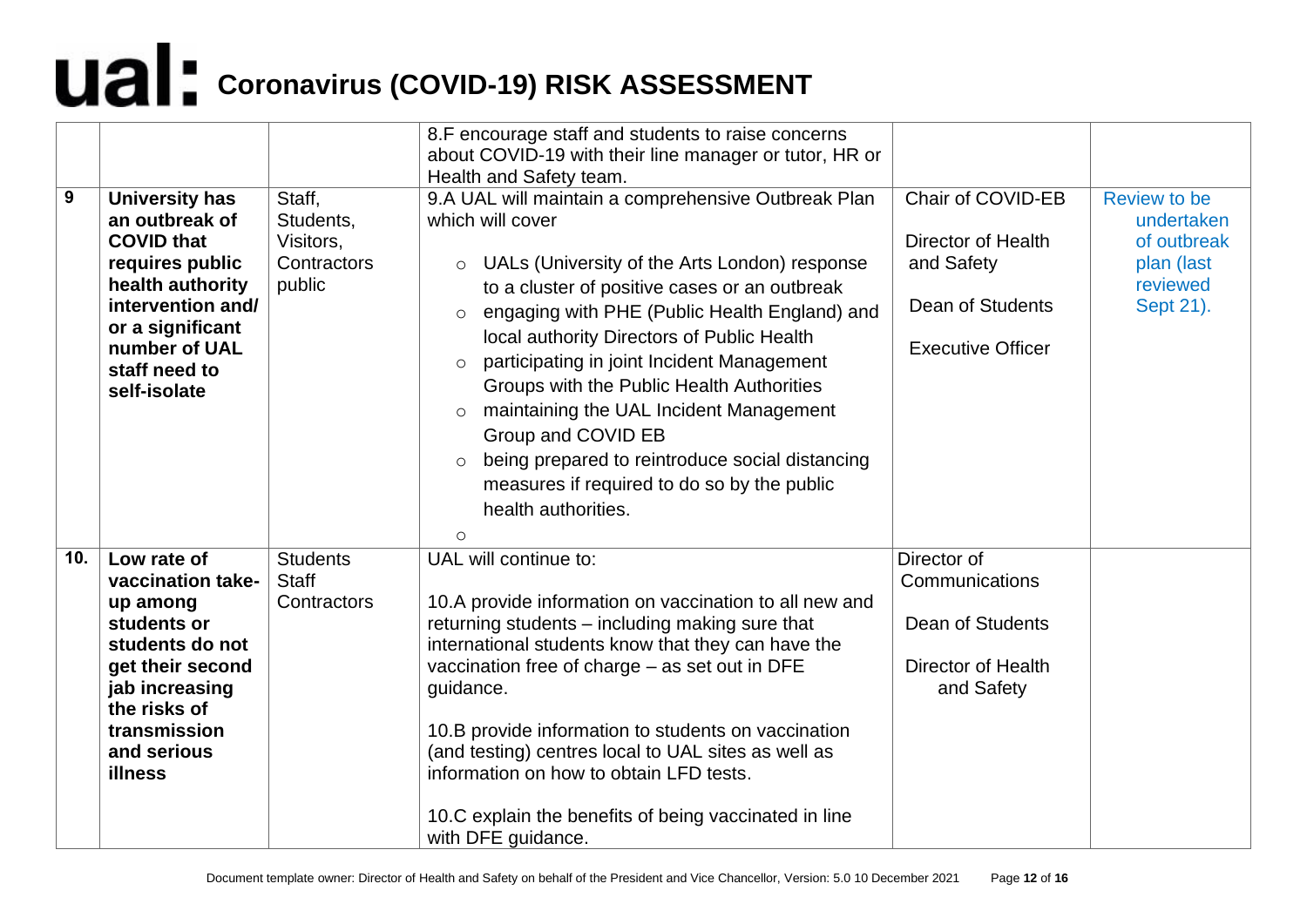|     |                                                                                                                               | 10.D support students to attend vaccination<br>appointments.<br>10.E work with local authorities to promote local<br>vaccination and pop-up vaccination centres                                                                                                                                                                                                                                                                                                                                                                                                                                                                                                                                                                                                                                                                                                                                                   |                                                                                     |  |
|-----|-------------------------------------------------------------------------------------------------------------------------------|-------------------------------------------------------------------------------------------------------------------------------------------------------------------------------------------------------------------------------------------------------------------------------------------------------------------------------------------------------------------------------------------------------------------------------------------------------------------------------------------------------------------------------------------------------------------------------------------------------------------------------------------------------------------------------------------------------------------------------------------------------------------------------------------------------------------------------------------------------------------------------------------------------------------|-------------------------------------------------------------------------------------|--|
| 11. | <b>Communications</b><br>- person is<br>unaware of the<br>university's<br>requirements for<br>reducing risks<br>from COVID-19 | 11.A the University's requirements for COVID-19 will<br>continue to be communicated to staff and students<br>through established email, social media and audio and<br>visual communication channels including the UAL<br>website and intranet (canvas). The Community Pledge<br>has been updated.<br>11.B new staff and new and returning students should<br>continue to receive information about the university's<br>COVID-19 measures during induction/Big welcome<br>activities, and course inductions.<br>11.C UAL will continue to engage with the Trade<br>Unions and Arts SU on its COVID-19 response through<br>the established COVID-19 liaison meetings and the<br>UAL H&S Committee.<br>11.D staff returning to work after prolonged period of<br>absence such as maternity leave should continue to<br>receive a COVID-19 briefing from their line manager as<br>part of the return-to-work process. | Dean of Students<br><b>Chief People Officer</b><br>Director of Health and<br>Safety |  |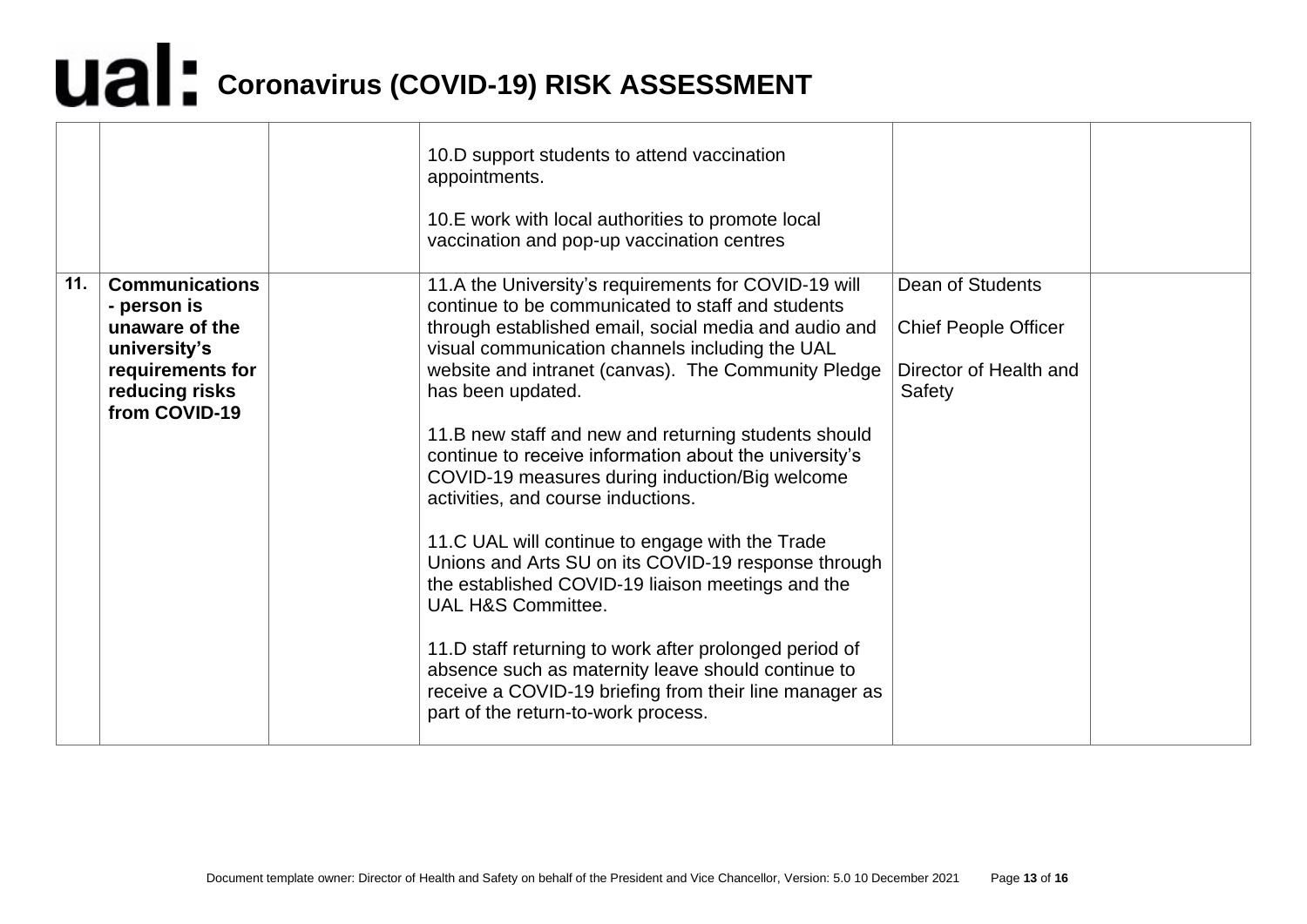| <b>Risk Owner [mandatory]</b><br>i - I have overall responsibility for the risk assessment. I understand and accept the risks and how they are being managed. |                               |                                   |                           |  |  |  |  |
|---------------------------------------------------------------------------------------------------------------------------------------------------------------|-------------------------------|-----------------------------------|---------------------------|--|--|--|--|
| <b>Name: Heather Francis</b>                                                                                                                                  | <b>Position: Chair of CEB</b> | <b>Signature: Heather Francis</b> | 10 December 2021<br>Date: |  |  |  |  |